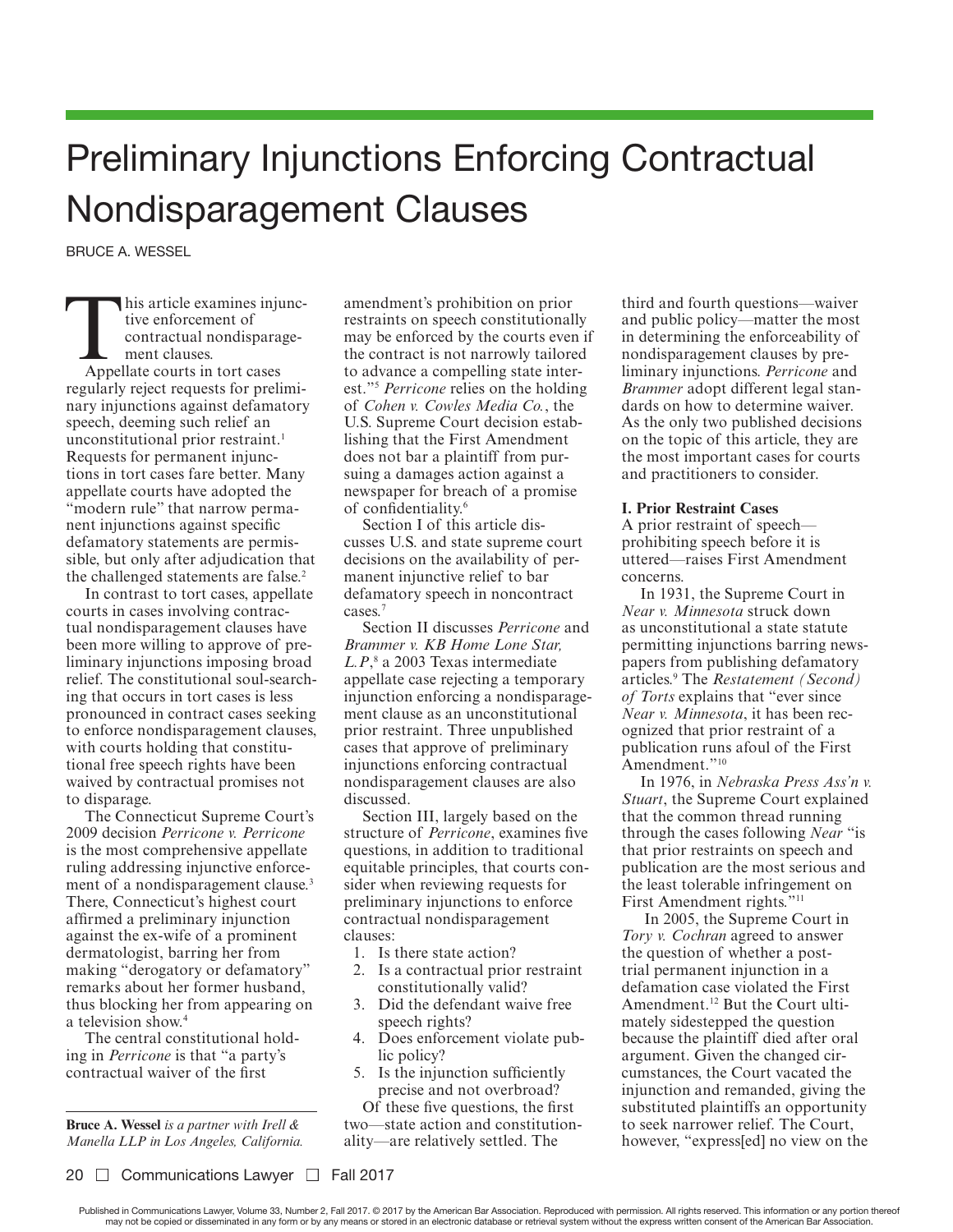constitutional validity of any such new relief."<sup>13</sup>

While the U.S. Supreme Court in *Tory* did not decide the constitutionality of permanent injunctions prohibiting adjudicated false defamatory statements, state supreme courts have answered the question.

By a 5–2 vote, in 2007 the California Supreme Court in *Balboa Island Village Inn v. Lemen* adopted the "modern rule" (and not the "traditional rule" that equity will not enjoin libel) and held that "a properly limited injunction prohibiting defendant from repeating statements about plaintiff that were determined at trial to be defamatory" is constitutional.<sup>14</sup>

The case involved a dispute between a homeowner Anne Lemen and her neighbor, the Balboa Island Village Inn. Lemen, unhappy about noise from the bar at the inn, repeatedly approached customers and employees and made negative statements about the business, statements that were ultimately adjudged false.

The final injunction prohibited Lemen from making these false statements again. The California Supreme Court approved "a properly limited injunction prohibiting defendant from repeating statements about plaintiff that were determined at trial to be defamatory."<sup>15</sup>

There were two dissents in *Balboa Island*. One considered the injunction censorship of speech and observed that past false and defamatory statements might, in the future, be true or nondefamatory depending on the context they were made.16 The other dissent proposed a balancing test and concluded that First Amendment free speech guarantees outweigh "garden-variety defamation."<sup>17</sup>

In 2010, the Kentucky Supreme Court in *Hill v. Petrotech Resources Corporation*, vacated a temporary injunction barring defamatory comments as an impermissible prior restraint but followed California and adopted the "modern rule" that defamatory speech may be enjoined after a full trial on merits "upon the condition that the injunction be narrowly tailored to limit the prohibited speech to that which has been judicially determined to be false."<sup>18</sup>

*Hill* involved an investment in an

oil and gas company and aggressive statements by the representative of a disappointed investor that the company was engaged in illegal activity. The temporary injunction, vacated by the Kentucky Supreme Court, imposed a blanket bar on defamatory statements about the company.<sup>19</sup> But if and when the statements were adjudged false, the court ruled that they could be enjoined if a four-part test were met: (1) the injunction is clearly and narrowed drawn so as not to prohibit protected expression; (2) the falsity of the speech is finally adjudicated by a preponderance of the evidence; (3) the enjoined speech is not political in nature or imbued with public interest that outweighs the protection of private interests; and (4) the usual equitable requirements for an injunction are met.<sup>20</sup> In 2014, the Texas Supreme Court in *Kinney v. Barnes*, citing the first dissent in *Balboa Island*, rejected the "modern rule" and held "the Texas Constitution does not permit injunctions against future speech following an adjudication of defamation" and that the "well-settled remedy for defamation in Texas is an award of damages."<sup>21</sup>

*Kinney* involved a legal recruiter, Robert Kinney, who left his employment at BCG Attorney Search to start a competing firm. On public websites, BCG accused Kinney of paying a bribe to place associates at a law firm and engaging in a "unethical kickback scheme." Kinney sued BCG and its president for defamation, seeking an injunction that the statements on the websites be removed and also that that the company president be enjoined from making similar statements in the future.<sup>22</sup>

The trial court denied the requested relief as an unconstitutional prior restraint and the intermediate appellate court affirmed.<sup>23</sup>

The Texas Supreme Court in *Kinney* distinguished between deleting past speech from a website and a bar on future speech. An order to remove the statements made in the past from the websites was constitutionally permissible; an order enjoining similar statements in future was not. The court reversed and

remanded so that the lower court could apply the narrow holding that "a permanent injunction requiring the removal of posted speech that has been adjudicated defamatory is not a prior restraint."<sup>24</sup>

*Kinney* explained its holding that an injunction prohibiting future speech is an unconstitutional prior restraint under the Texas constitution: "even the most narrowly crafted of injunctions risks enjoining protected speech because the same statement made at a different time and in a different context may no longer be actionable. Untrue statements may later become true; unprivileged statements may later become privileged."<sup>25</sup>

Rejecting the "modern rule," *Kinney* concluded trial courts are "simply not equipped to comport with the constitutional requirement not to chill protected speech in an attempt to effectively enjoin defamation."<sup>26</sup>

Whether a state has adopted or rejected the "modern rule" for permanent injunctions against defamation will likely be considered by the courts in that state when requests for injunctions against disparagement based contractual promises are decided.

In one sense, a contractual promise not to disparage takes the place of the final adjudication that a statement is false and defamatory. But there is a difference—a contractual promise not to disparage can prohibit truthful speech and thus anti-disparagement preliminary injunctions are generally broader than the permanent injunctions approved in tort cases under the "modern rule."<sup>27</sup>

## **II. The Nondisparagement Clause Injunction Cases**

While nondisparagement clauses in contracts are commonplace,<sup>28</sup> there are only a handful of cases analyzing their enforcement by preliminary injunctions.

As a general matter, negotiated nondisparagement clauses (such as in severance agreements and litigation settlements) are more likely to be enforceable than those contained in form agreements and employee handbooks.29 Indeed, under the

Published in Communications Lawyer, Volume 33, Number 2, Fall 2017. @ 2017 by the American Bar Association. Reproduced with permission. All rights reserved. This information or any portion thereof may not be copied or disseminated in any form or by any means or stored in an electronic database or retrieval system without the express written consent of the American Bar Association.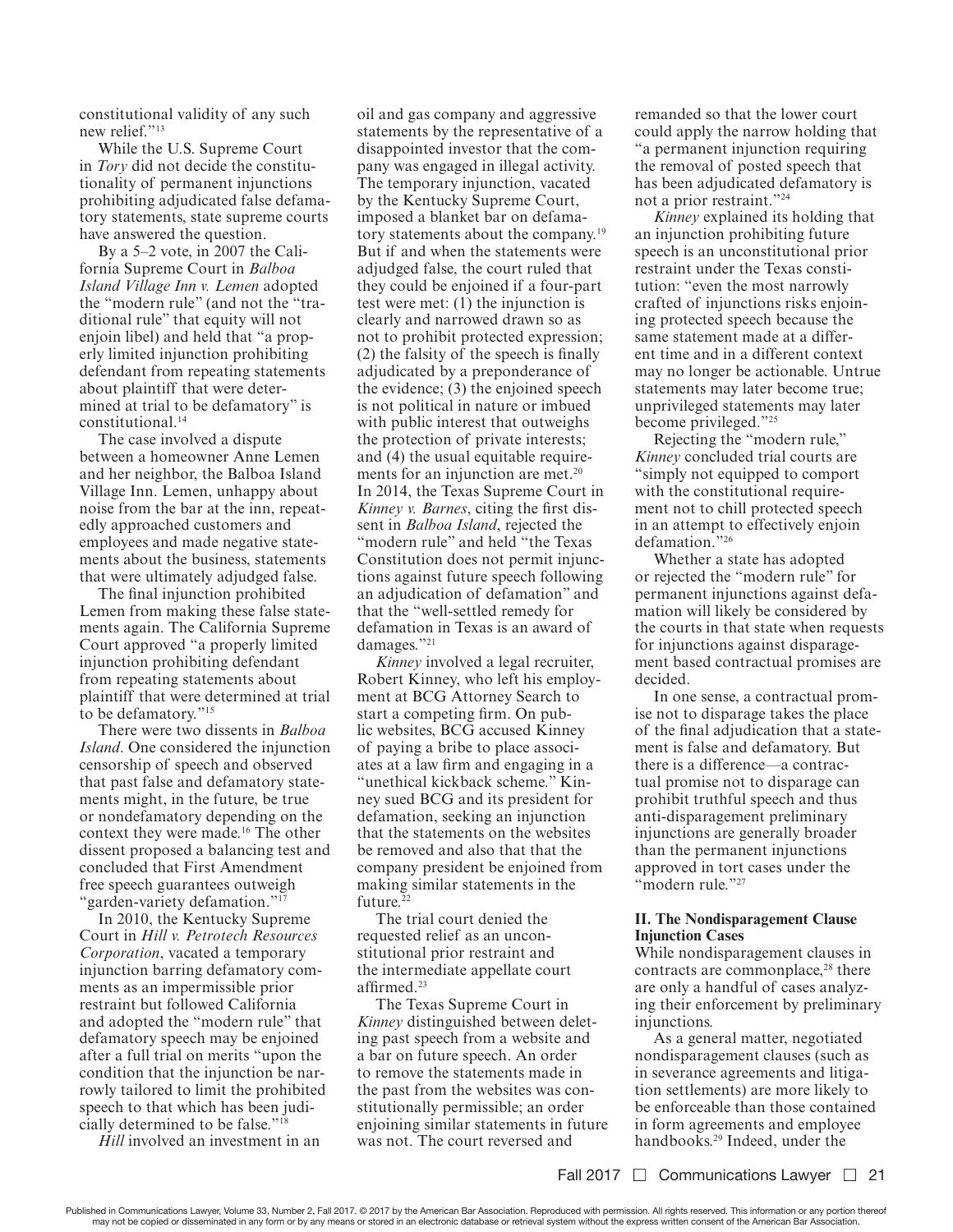federal Consumer Review Fairness Act, effective in 2017, form nondisparagement clauses prohibiting consumer comments about goods and services are void.<sup>30</sup>

Five appellate decisions addressing preliminary injunctions enforcing nondisparagement clauses are discussed below. Two decisions are published; three are not. Four affirm the injunction; one reverses. One is from Connecticut, one is from Ohio, and three are from Texas.

These five cases address diverse circumstances: a divorce; the end of a romantic relationship; the purchase of house with construction defects; a dispute between a small business and a larger company; and a controversy about 145 million-year-old dinosaurs.

*Perricone*, the only state supreme court case in the group, affirms a preliminary injunction against defamation and disparagement.

During their 2003 divorce, Dr. and Ms. Perricone entered into a confidentiality agreement with language forbidding the dissemination of information obtained in discovery and further acknowledging that Dr. Perricone and his business interests "may be severely harmed by the public dissemination of defamatory or disparaging information" about him. Ms. Perricone was prohibited from disseminating such information "to the public and the press."<sup>31</sup>

Years later Dr. Perricone learned that his ex-wife planned to appear on a television show to talk about him. He obtained a court order to enforce the nondisparagement clause, thus blocking her planned appearance on ABC's 20/20. That order was affirmed by the Connecticut Supreme Court in 2009 in a comprehensive decision analyzed in more detail in Section III below.

*Brammer* is a 2003 published Texas intermediate appellate decision.32 It is the only case of the five vacating a preliminary injunction.

The nondisparagement clause in *Brammer* was in a settlement agreement resolving, temporarily, a dispute between a couple and homebuilder about construction defects in a house. The clause provided: "you agree not to use any public medium such as the 'internet' or any broadcast or print medium or source to complain or disparage the building quality or practices of KB Home, it being acknowledged that any complaints or actions against KB Home are to be resolved solely in a private manner."33

When the homeowners resumed their public complaints, including an interview on a television news program, the builder successfully sought a temporary injunction barring them from "directly or indirectly slandering or defaming Plaintiff in any way."34 On appeal, the court rejected the injunction as "an unconstitutional prior restraint" and ruled that the homeowners had not waived their First Amendment rights by agreeing to the nondisparagement provision.35 The reasoning of *Brammer* is discussed more fully in Section III below.

*AultCare v. Roach* is a short unpublished 2007 Ohio intermediate appellate decision affirming an order barring Roach from making disparaging comments about Ault-Care.36 Roach had sued AultCare and other companies for interfering with his business. The litigation settled and Roach agreed not to disparage AultCare. About six years later, a preliminary injunction issued enforcing the nondisparagement promise and the appellate court affirmed, noting that the restriction had been agreed to voluntarily.

*Taylor v. DeRosa* is an unpublished 2010 Texas intermediate appellate decision about the discovery and ownership of the fossilized remains of an allosaurus, a dinosaur that lived 145 million years ago. $37$ 

There was a mediated settlement of the dispute and the settlement agreement contained an arbitration clause and "a non-disparagement clause forbidding any party from criticizing or disparaging the other parties publicly."<sup>38</sup>

The DeRosas filed an arbitration demand alleging that Taylor repeatedly violated the nondisparagement clause. The DeRosas prevailed, with the arbitrator awarding damages and imposing an injunction barring Taylor from criticizing the DeRosas and their film about the allosaurus dinosaur.

Taylor filed suit objecting to the

arbitration award; the DeRosas moved to confirm the award and the trial court did so. Taylor appealed, arguing that the injunction barring him from disparaging DeRosa was an unconstitutional prior restraint.

The court of appeals affirmed. While noting that prior restraints are usually unconstitutional, the court explained that the strong presumption in favor arbitrator decisions included deference to an arbitrator's decision to restrain speech.<sup>39</sup> On substantive grounds, the court said, "the injunction in the present case merely serves to enforce a bargained-for provision" not to disparage, a promise that was made in exchange for "substantial monetary compensation."<sup>40</sup>

*Walls v. Klein* is an unpublished 2013 Texas intermediate appellate decision about a soured romantic relationship, a settlement where Klein paid Walls \$30,000, and the enforcement of the settlement agreement's nondisparagement clause.<sup>41</sup>

The agreement provided "[t]he Parties agree and acknowledge they will not disparage one another."<sup>42</sup> After the settlement, Walls said that she intended to publicly disparage Klein on Facebook and Klein filed suit to stop her. The court granted his request for temporary relief and she appealed.

The court of appeals in *Walls* affirmed a temporary injunction barring Walls from "disparaging and/or defaming Klein in any mode, form, or fashion whatsoever."<sup>43</sup>

Walls unsuccessfully argued that the injunction was unconstitutional, specific performance was not a remedy for breach, and irreparable harm was not shown.

The court held that the trial court had correctly concluded that Walls waived constitutional rights in the agreement based on her testimony that she signed the agreement and received \$30,000. The court also relied on clauses at the end of the agreement that it was entered into "voluntarily, with the benefit and advice of counsel."<sup>44</sup>

Walls's argument that damages would suffice was rejected because the Walls/Klein agreement provided that the contractual obligations "shall be enforceable in a court of equity by specific performance."<sup>45</sup>

Published in Communications Lawyer, Volume 33, Number 2, Fall 2017. @ 2017 by the American Bar Association. Reproduced with permission. All rights reserved. This information or any portion thereof may not be copied or disseminated in any form or by any means or stored in an electronic database or retrieval system without the express written consent of the American Bar Association.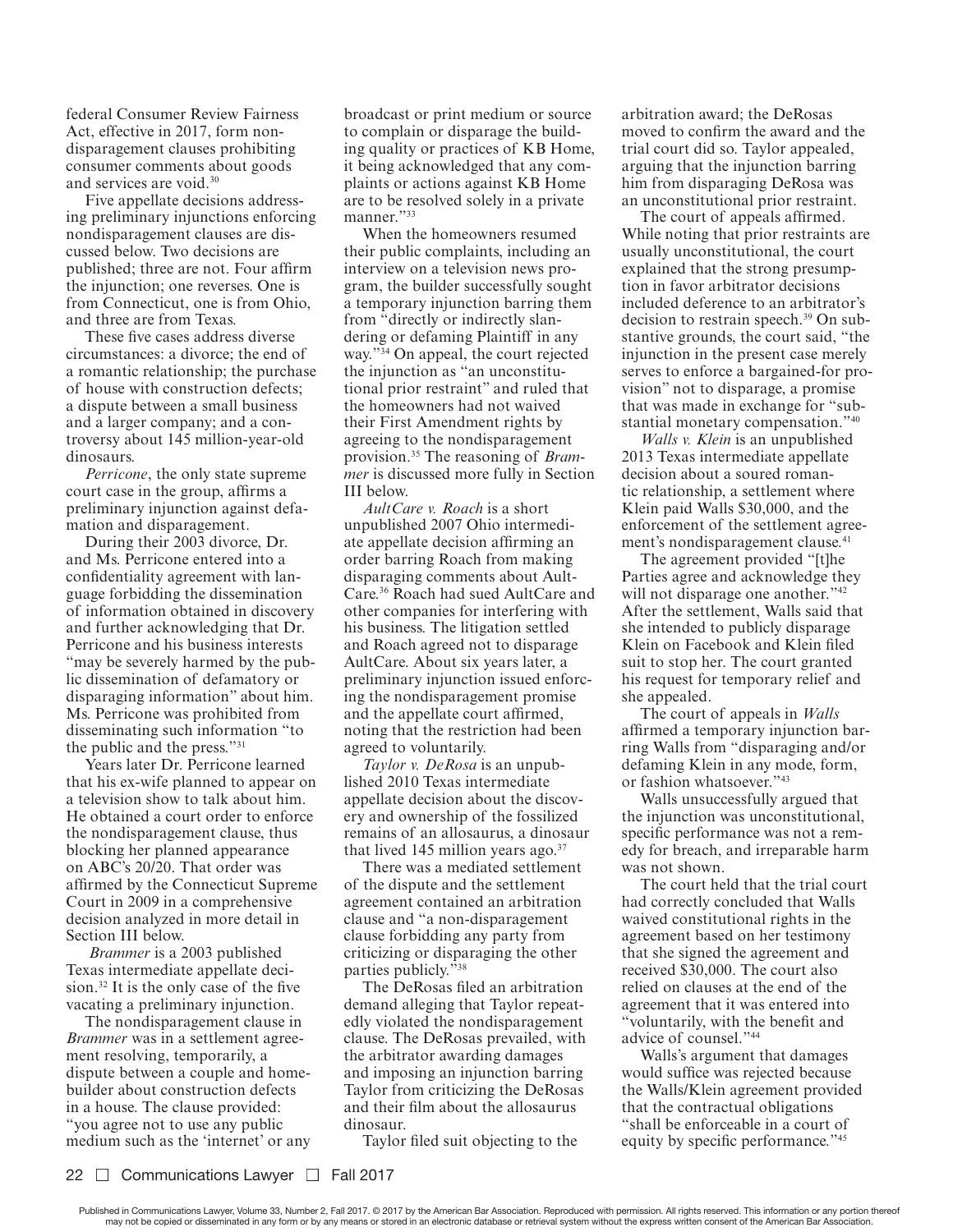The court also found sufficient evidence in the record of irreparable harm based on Klein's testimony.

*Walls* distinguished *Brammer* because in that case, unlike *Walls*, there was no testimony in the record from the defendants to support waiver. Also, there were issues of public concern in *Brammer* that were absent from *Walls*.

Finally, the court approved the text of the injunction— including the order that Walls not disparage or defame Klein—but modified the injunction to allow her to report "truthful incidents" to law enforcement.<sup>46</sup>

The structure of *Perricone* is a helpful framework for approaching motions seeking injunctive enforcement of nondisparagement clauses. Relevant case authority is analyzed under that structure in the following section.

## **III. Issues Courts Address**

After finding that there was an agreement not to disparage, *Perricone* considered: (1) whether there was state action; (2) the constitutional validity of a contractual prior restraint; (3) whether there

was a waiver of free speech rights; (4) whether public policy barred enforcement of the waiver; and (5) indefiniteness of the agreement. These five topics are addressed below.

#### *A. State Action Requirement*

There is an argument that constitutional questions are irrelevant to enforcement of private contracts because there is no state action. The counter-argument is that judicial enforcement of a contract is itself state action triggering constitutional scrutiny.47 None of the cases discussed in this article turn on this issue.

The Supreme Court in *Cohen*  began its analysis by asking whether there was "'state action' within the meaning of the Fourteenth Amendment such that the protections of the First Amendment are triggered." If there was no state action, "then the First Amendment has no bearing on this case."<sup>48</sup>

The Court found state action because the Minnesota Supreme Court's ruling under review in *Cohen* was based on promissory estoppel

theory, not a written agreement. Promissory estoppel is a "state-law doctrine which . . . creates obligations never explicitly assumed by the parties." Thus, the state action requirement was met.<sup>49</sup>

In *Perricone*, there was written agreement. *Perricone* thus considered whether the Supreme Court in *Cohen* meant to "distinguish promissory estoppel actions from contract actions" on the issue of state action. The court ultimately assumed without deciding that "the judicial enforcement of a confidentiality agreement between private parties constitutes state action."<sup>50</sup>

*Perricone* notes that a "number of courts have concluded that *Cohen* merely stands for the narrow proposition that, when the state creates a legal duty and then enforces that duty, the enforcement constitutes state action."<sup>51</sup>

But *Perricone* also cites a law review article that argues "the distinction between the enforcement of a promise and the enforcement of a contract in this context 'is dubious at best and probably false, because the defendant in a promissory estoppel action initially create[d] his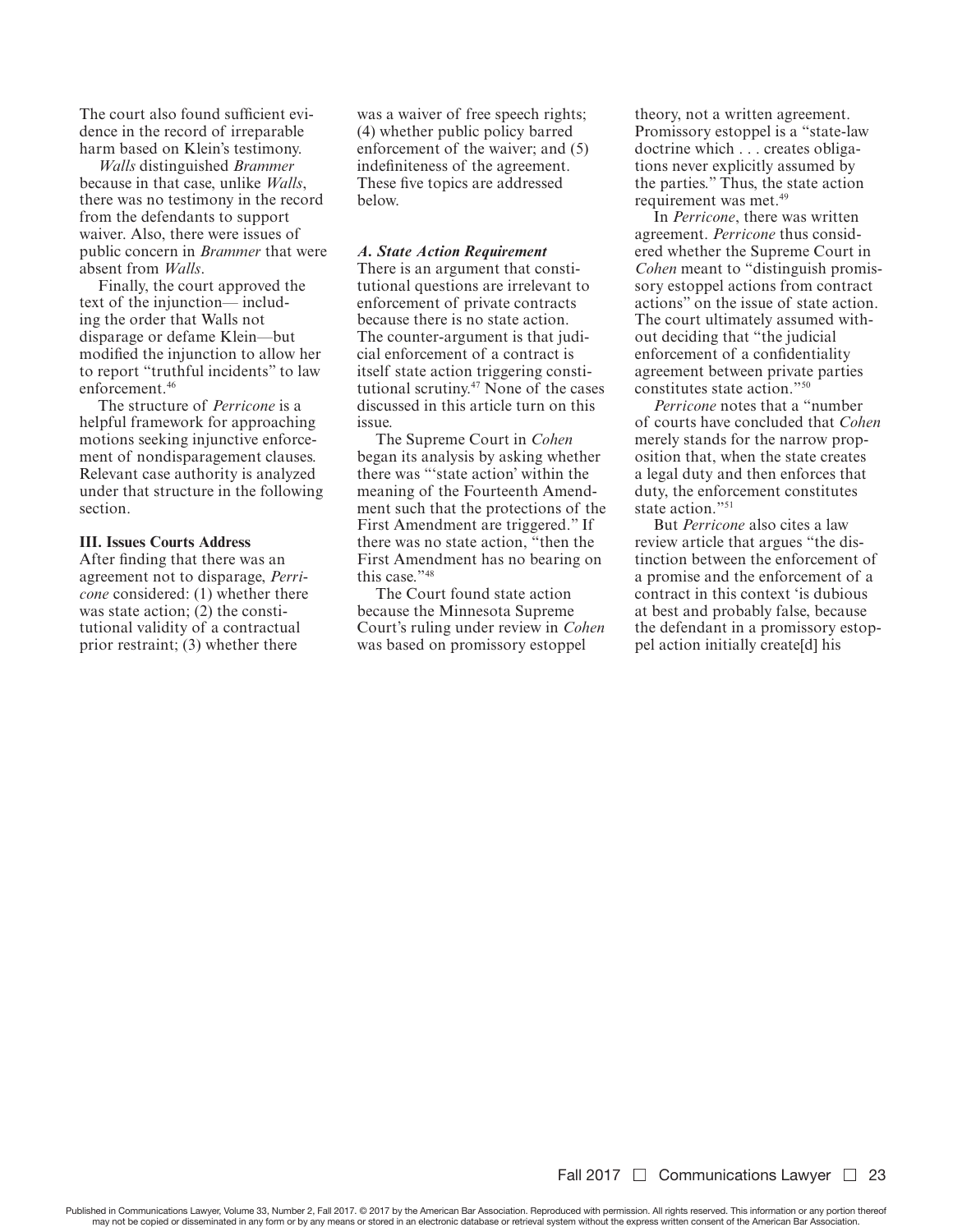obligation by making a promise to do something.'" That law review article argues that because state power is being applied in a manner that suppresses speech, there is state action.<sup>52</sup>

# *B. Validity of Contractual Prior Restraint*

Whether contractual nondisparagement clauses are *per se* invalid has been litigated and the issue is settled. Even though such clauses limit free speech rights, they can be valid and enforceable.

*Cohen* is central. After finding state action, Justice Byron White, writing for the *Cohen* majority, rejected the argument that awarding damages for breach of the promise of confidentiality violated the First Amendment. While the newspaper otherwise would have had a First Amendment right to publish the name of its source, it could be held liable for damages for divulging the name because it had made a promise to keep the name confidential.<sup>53</sup>

In *Perricone*, Ms. Perricone unsuccessfully argued that judicial enforcement of agreements to limit speech are "presumptively unconstitutional" and "subject to strict scrutiny."<sup>54</sup>

In rejecting this argument, the Connecticut Supreme Court relied on *Cohen*. The court recognized that "*Cohen* involved an action for damages, and not, as in the present case, a request for a restraining order," but concluded that the "reasoning in *Cohen* is equally applicable here."<sup>55</sup>

*Perricone* explained: "when private parties – and not the government – voluntarily have defined the scope of disclosures that would trigger sanctions, the parties cannot complain if the court merely holds them to their promises." Where constitutional free speech rights have been waived by contract, the contractual promises "may be enforced by the courts even if the contract is not narrowly tailored to advance a compelling state interest."<sup>56</sup>

Outside the preliminary injunction context, many courts have rejected arguments that nondisparagement clauses are constitutionally invalid. For example, in 1999 the Colorado Supreme Court in *Pierce* 

*v. St. Vrain Valley School District*, upheld a nondisparagement clause, overruling lower courts that considered the clause constitutionally impermissible.<sup>57</sup>

 In *Pierce*, a school superintendent accused of sexual harassment resigned in exchange for a payment and a promise that there would be no disparaging public comments. Representatives of the school district violated the agreement and made comments about the circumstances leading to the resignation.

The former superintendent sued for breach of the nondisparagement clause. The trial court and the intermediate appellate court dismissed his lawsuit, accepting defendants' argument that the nondisparagement clause was void as a restraint on free speech.

The dismissal of the lawsuit was reversed by Colorado's Supreme Court. Citing *Cohen*, the Court held "the parties imposed their own restrictions on their ability to speak publicly" about the resignation. Enforcement of that agreement "does not violate the First Amendment." Nor were there public policy reasons to void the clause. The school board "clearly concluded at the time they entered into the agreement that the public interests in the efficient administration of the school system outweighed considerations regarding the accessibility of this information to the public."<sup>58</sup>

# *C. Waiver*

Both *Perricone* and *Brammer* hold that free speech rights can be waived by contract if the waiver is knowing, voluntary, and intelligent. But *Perricone* puts the burden on the party trying to avoid the waiver and *Brammer* puts the burden on the party trying to enforce it.

Because the Connecticut Supreme Court had not previously considered who has the burden of proving the contractual waiver of First Amendment rights, *Perricone* addressed the question as a matter of first impression. It held that the policy of "freedom of contract and efficient resolution of disputes" applies to waivers of the First Amendment and, therefore, such waivers

are "presumptively enforceable" and "the burden of proving . . . invalidity is on the party seeking to avoid the waiver."<sup>59</sup>

*Brammer* rejected a similar argument. In Texas, the protection of free speech rights is more important than the enforcement of contracts and waivers can only be enforced if there is clear and convincing evidence of a knowing, voluntary, and intelligent waiver.<sup>60</sup>

In addition to the different legal standard, the evidentiary record in the two cases differed. There was testimony in the record that Ms. Perricone had signed the agreement and discussed it with counsel.61 The was no similar testimony from the defendants in *Brammer.*

In deciding whether the waiver was "intelligent and voluntary," the *Perricone* court identified five factors to be considered: (1) the relative bargaining equality of the parties; (2) whether or not the terms of the agreement were negotiated; (3) whether the party seeking to avoid the waiver was advised by counsel; (4) the extent to which that party benefited from the agreement; and (5) whether the provision restricting speech was conspicuous. Considering these factors, the court found the waiver effective.<sup>62</sup>

In contrast, *Brammer* ruled there was no evidence in the record to show that that the defendants "knowingly, voluntarily, and intelligently agreed to waive the constitutional safeguards implicated by defamatory or disparaging speech."<sup>63</sup>

Both *Brammer* and *Perricone* cite the Ninth Circuit decision *Leonard v. Clark.*64 *Leonard* accepted the argument that a union had waived free speech and petitioning rights in a labor agreement between fire fighters and city that imposed economic consequences on certain lobbying efforts that would increase the city's labor costs.

*Brammer* cites *Leonard* for the level of proof required to show waiver: "[The] United States Supreme Court requires clear and convincing evidence that waiver [of constitutional rights] is knowing, voluntary, and intelligent."<sup>65</sup>

*Perricone* cites *Leonard* for its finding that a waiver is knowing,

Published in Communications Lawyer, Volume 33, Number 2, Fall 2017. @ 2017 by the American Bar Association. Reproduced with permission. All rights reserved. This information or any portion thereof may not be copied or disseminated in any form or by any means or stored in an electronic database or retrieval system without the express written consent of the American Bar Association.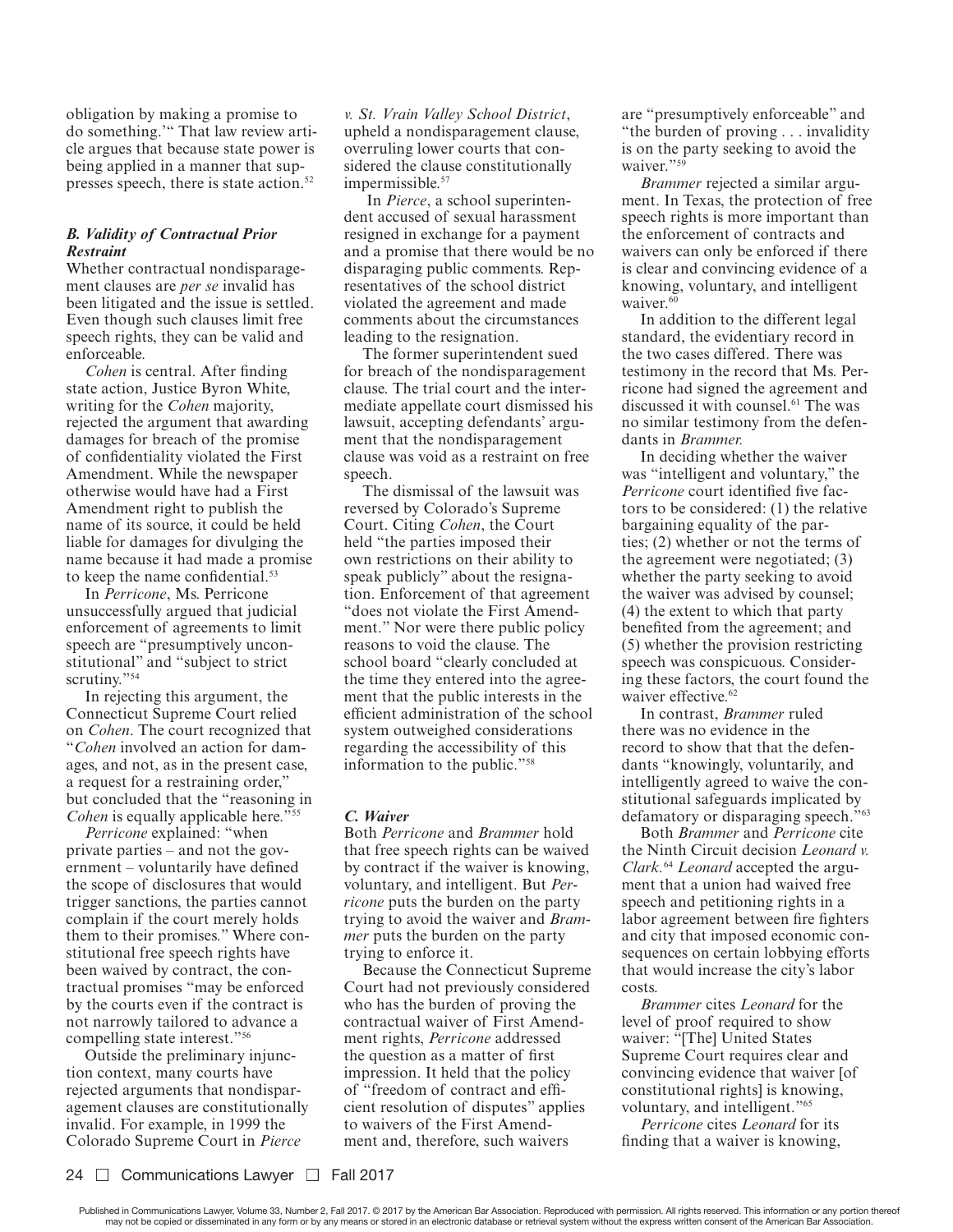voluntary, and intelligent when the waiving party was advised by competent counsel, actually proposed the language that it objected to, voluntarily signed the agreement, and was of relatively equal bargaining strength to the other party.<sup>66</sup>

In any proceeding seeking a preliminary injunction to enforce a nondisparagement clause, whether there was a knowing, voluntary, and intelligent waiver of free speech rights is likely to be a central battleground.

## *D. Public Policy*

Dr. Perricone argued that once a court finds a waiver of constitutional rights, there is no need to consider public policy. The Connecticut Supreme Court disagreed, explaining that there is a "two step approach to claims involving contractual waivers of constitutional rights." The first step is "whether the wavier violates the constitution." The second step is "whether there are, nevertheless, compelling public policy reasons not to enforce the waiver."<sup>67</sup>

The public policy analysis looks at interests beyond those of the parties and whether the restricted speech is about matters of public concern. If the speech is not about such matters, enforcement is more appropriate.<sup>68</sup>

*Perricone* explains that "[c]ourts also have considered whether the contractual restriction on speech was tailored to advance the primary purpose of the contract." If not, there is a stronger argument against enforcement.<sup>69</sup>

Applying this test to the nondisparagement provision that the Perricones had agreed to, the court found it enforceable. The agreement did not involve criminal behavior, public health and safety, or other matters of "great public importance."70 And because the divorce settlement gave Ms. Perricone a lump sum based on the value of Dr. Perricone's business, the restrictions on speech were "tailored to advance [the] primary purpose of protecting the value of [his] business."<sup>71</sup>

*Brammer* presented different circumstances. *Brammer* voided the injunction because the enjoined speech involved matters of public

concern—alleged defects in homes that were being offered for sale.<sup>72</sup>

*Walls*, the unpublished Texas case that affirmed a nondisparagement injunction, involved a factual situation closer to *Perricone*, a failed personal relationship. *Walls* noted that *Brammer* involved matters of public concern, one reason the outcome in *Walls* differed from the outcome in *Brammer*. 73

# *E. Scope and Specificity of Injunction*

In both tort and contract cases, the enjoined party often argues that the injunction is overbroad or vague. Those arguments frequently meet with at least some success leading to a narrowing of the injunction.

In both *Balboa Island* and *Walls*, the appellate courts found the injunctions overbroad and imposed modifications so that the enjoined party could communicate with law enforcement.74 In *AultCare*, the court rejected defendant's interpretation that the injunction prohibited him from talking to his lawyer. Even though this was a "plausible" interpretation, applicable doctrines required a reading of the injunction so that it did not bar communications with counsel.<sup>75</sup>

In *Perricone*, Ms. Perricone argued that the nondisparagement clause (and, necessarily, the injunction) was indefinite and that anything she might say about her divorce, including that she was divorced, could be considered disparaging. The court deemed these concerns hypothetical, noting that the defendant could seek modification of the injunction in the trial court "as it may apply in the future to other contemplated conduct."<sup>76</sup>

*Balboa Island* follows similar reasoning in addressing hypothetical circumstances. It observes that if circumstances change—such as the prohibited statements become true—then the "defendant may move the court to modify or dissolve the injunction."<sup>77</sup>

# *Conclusion*

Given the prevalence of nondisparagement clauses in contracts, it is surprising how few appellate cases address preliminary injunctions enforcing such clauses. Perhaps practitioners are reluctant to seek such relief out of a concern that courts would view the requested relief an improper prior restraint. *Perricone* stands out for its thorough and thoughtful exploration of the important questions raised by motions to enforce nondisparagement clauses by preliminary injunction.

The key question for courts to consider in deciding motions seeking preliminary injunctions enforcing nondisparagement clauses is whether the defendant has waived constitutionally-protected free speech rights and whether there are public policy reasons not to issue the requested relief.

*Perricone* found waiver; *Brammer*  did not. *Perricone* offers a five-factor test to determine whether the waiver was "intelligent and voluntary." The decision relies, in part, on the defendant's testimony that she signed the agreement and discussed it with counsel. There was no comparable testimony in *Brammer*.

The two decisions also differ because the speech in *Brammer* was about a public issue, while in *Perricone* the speech was about a private matter.

*Walls*, where the injunction was approved by the appellate court, has similarities to *Perricone*—testimony from the defendant in the record and no public policy considerations. In addition, *Walls* cites the language of the agreement that its terms were voluntary, entered into with the advice of counsel, and could be enforced in a court of equity by specific performance. Also, in both *Walls* and *Perricone*, the record demonstrated that consideration was paid for the promise not to disparage.

These factors—the contractual language and the evidentiary record—contributed to conclusion in both cases that enforcement of the nondisparagement clauses by preliminary injunction was appropriate.

#### **Endnotes**

1. Dan B. Dobbs, Dobbs Law of Remedies: Damages-Equity-Restitution § 7.2(2): "[I]njunction against libel raises the fear of censorship, so [such]

Published in Communications Lawyer, Volume 33, Number 2, Fall 2017. @ 2017 by the American Bar Association. Reproduced with permission. All rights reserved. This information or any portion thereof may not be copied or disseminated in any form or by any means or stored in an electronic database or retrieval system without the express written consent of the American Bar Association.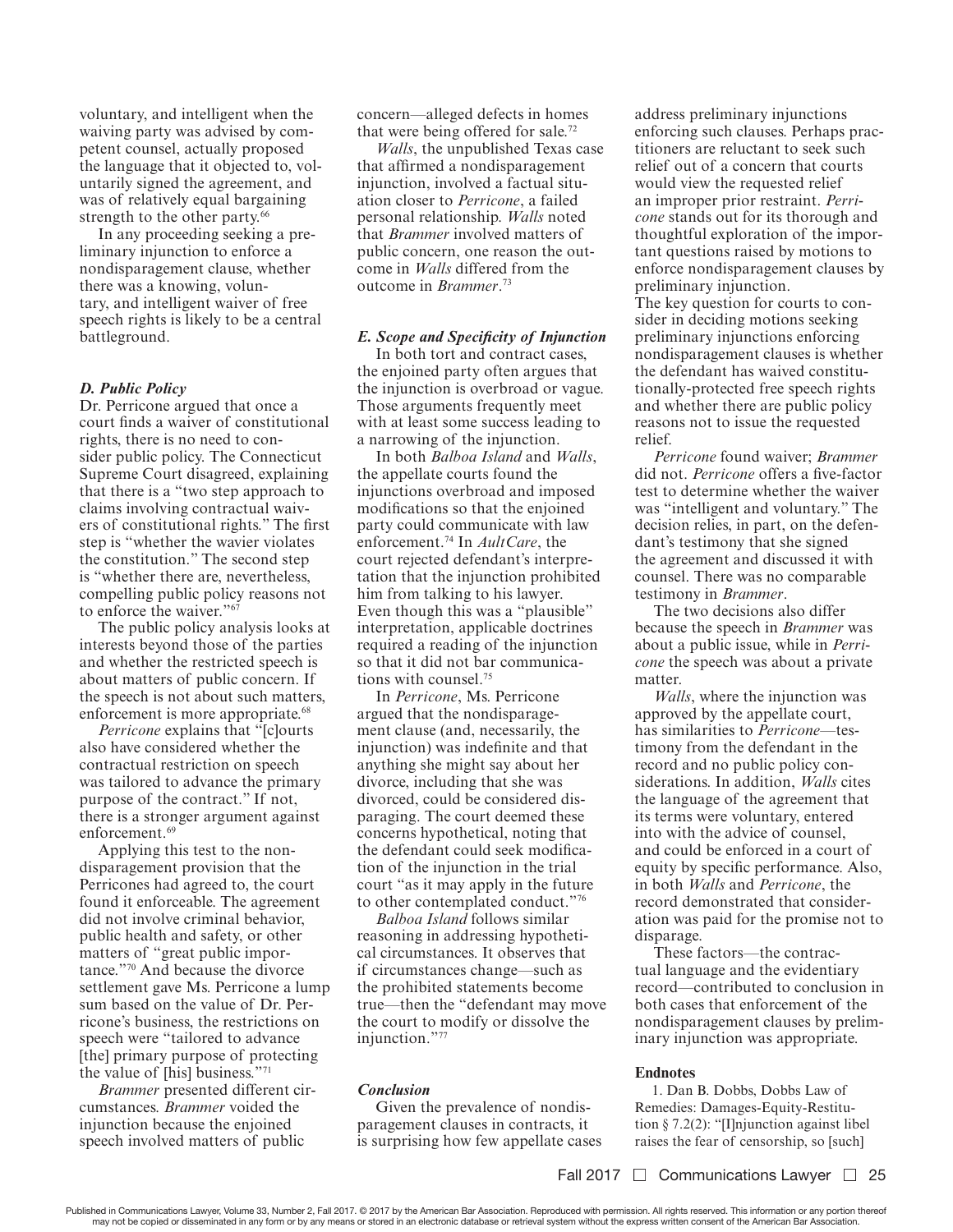injunction[s are] seldom sought and usually denied."

2. An article in the Communications Lawyer addressed this trend. Jim Stewart & Len Niehoff, *Zombies among Us: Injunctions in Defamation Cases Come Back from the Dead*, Comm. Law. Fall 2014, at 28. A proposal for how courts should analyze post-publication injunctions is offered in David S. Ardia, *Freedom of Speech, Defamation, and Injunctions*, 55 Wm. & Mary L. Rev. 1 (2013).

3. 972 A.2d 666 (Conn. 2009)

4. *Id.* at 672.

5. *Id.* at 679.

6. *Cohen v. Cowles Media Co.*, 501 U.S. 663 (1991).

7. Permanent injunctions are constitutionally distinct from preliminary injunctions because permanent injunctions occur only after a judicial determination that the speech is unprotected. Mark Lemley & Eugene Volokh, *Freedom of Speech and Injunctions in Intellectual Property Cases*, 48 Duke L.J. 2 at 147, 170 (1998) ("After speech is conclusively judicially determined to be unprotected—because it is obscene, for example—a permanent injunction . . . would be no more troubling on constitutional grounds than a civil or criminal penalty.")

8. 114 S.W.3d 101 (Tex. App. 2003). 9. 283 U.S. 697 (1931).

10. *Restatement (Second) of Torts* § 623: Special Note on Remedies for Defamation Other Than Damages (1977): "Equity courts have never been inclined to grant freely injunctive remedies against personal defamation, and ever since *Near v. Minnesota* (1931) 283 U.S. 697, it has been recognized that prior restraint of a publication runs afoul of the First Amendment. Nevertheless, it remains possible that injunctive relief might on some occasions become a suitable supplement to declaratory relief. When it has been formally determined by a court that a statement is both defamatory and untrue and the defendant persists in continuing to publish it, a carefully worded injunction might meet the need and be available against further publication of the statement that has already been determined by the court to be false and defamatory."

11. 427 U.S. 539, 559 (1976). *Nebraska Press* struck down as unconstitutional an injunction barring press reports of confessions by defendants in a murder trial.

12. 544 U.S. 734 (2005). The Court granted certiorari to decide: "Whether a permanent injunction as a remedy in a defamation action, preventing all future speech about an admitted public figure, violates the First Amendment." *Id.* at 736. The plaintiff was prominent Los Angeles lawyer Johnnie Cochran.

13. *Id.* at 738-39.

14. 40 Cal.4th 1141 (2007)

15. *Id.* at 1144. The injunction prohibited statements such as the Village Inn serves tainted food, participates in prostitution, sells alcohol to minors, distributes illegal drugs, is involved in child pornography, and encourages lesbian activities. *Id.* at 1146.

16. *Id.* at 1167. This dissent also argued that the injunction was unnecessary because the plaintiff had not demonstrated that monetary damages would be an inadequate remedy. *Id.* at 1168.

17. *Id.* at 1172.

- 18. 325 S.W.3d 302, 309 (Ky. 2010).
- 19. *Id.* at 304.
- 20. *Id.* at 309.
- 21. 443 S.W.3d 87, 99 (Tex. 2014).
- 22. *Id.* at 89-90.
- 23. *Id.* at 90.
- 24. *Id.* at 101*.*

25. *Id.* at 98. *Balboa, Hill,* and *Kinney* were all cited in a 2015 Seventh Circuit decision *McCarthy v. Fuller*, 810 F.3d 456 (7th Cir. 2015), in which Judge Richard Posner and Judge Diane Sykes debate (without deciding) the constitutionality of post-trial injunctions against defamation. Judge Posner writing for the majority, vacates a broad injunction and remands so that the trial court can consider a narrower injunction. *Id.* at 463. Judge Sykes would have directed the trial court to deny the injunction. She argues against the constitutionality of permanent injunctions enjoining defamation: "Defamation by its nature is highly contextual . . . . A permanent injunction as a remedy for defamation does not account for constantly changing contextual factors that affect whether the speech is punishable or protected." *Id.* at 465.

26. 443 S.W.3d at 99.

27. The injunction in *Perricone* barred defamatory and derogatory remarks. In other cases, disparaging statements are prohibited. Dictionaries define disparagement as "bringing discredit upon" and "to lower in rank or reputation." *Vivian v. Labrucherie*, 214 Cal. App. 4th 267, 277 n.4 (2013).

28. Tonia Hap Murphy, *Nondisparagement Clauses in Severance Agreements: A Capstone Contracts Exercise*, 34 J. of Legal Stud. Educ. 5, 6 (2017). 29. *Id.* at 18. 30. 15 U.S.C. § 45b 31. 972 A.2d at 671. 32. 114 S.W.3d at 103-04 33. *Id.* at 105. 34. *Id.* 35. *Id.* at 106. 36. 2007 WL 3088036 (Ohio App. Oct. 22, 2007) 37. 2010 WL 1170228 (Tex. App. Mar. 24, 2010) 38. *Id.* at \*1. 39. *Id.* at \*2. 40. *Id.* at \*3. 41. 2013 WL 988179 ( Texas App. Mar. 13, 2013) 42. *Id.* at \*1. 43. *Id.* at \*2. 44. *Id.* at \*3. 45. *Id.* at \*1. 46. *Id.* at \*5. 47. *See Shelley v. Kraemer*, 334 U.S. 1 (1948)(constitution bars judicial enforcement of racially restrictive covenants). 48. 501 U.S. at 668. 49. *Id.* 50. 972 A.2d at 676-77. 51. *Id.* at 677 n.10. 52. *Id.* (quotations omitted)(citing

Alan E. Garfield, *Promises of Silence: Contract Law and Freedom of Speech*, 83 Cornell L. Rev. 261, 350-51 (1998)). Another author reaches the same conclusion as Professor Garfield. Brian Stryker Weinstein, *In Defense of Jeffrey Wigand: A First Amendment Challenge to the Enforcement of Employee Confidentiality Agreements Against Whistleblowers*, 49 S.C. L. Rev. 129, 133 (1997)("private agreements still can raise a First Amendment question because court enforcement of private contracts is subject to constitutional scrutiny . . . . the mere application of common law by state courts constitutes state action").

53. *Cohen* was a 5-4 decision. Justices Harry Blackmun and David Souter wrote dissents. They believed that the publication of truthful information about a political campaign was protected by the First Amendment and would have affirmed the Minnesota Supreme Court's decision voiding the damage award.

54. 972 A.2d at 677.

- 55. *Id.* at 679.
- 56. *Id.*
- 57. 981 P.2d 600, 604 (Colo. 1999)

Published in Communications Lawyer, Volume 33, Number 2, Fall 2017. @ 2017 by the American Bar Association. Reproduced with permission. All rights reserved. This information or any portion thereof may not be copied or disseminated in any form or by any means or stored in an electronic database or retrieval system without the express written consent of the American Bar Association.